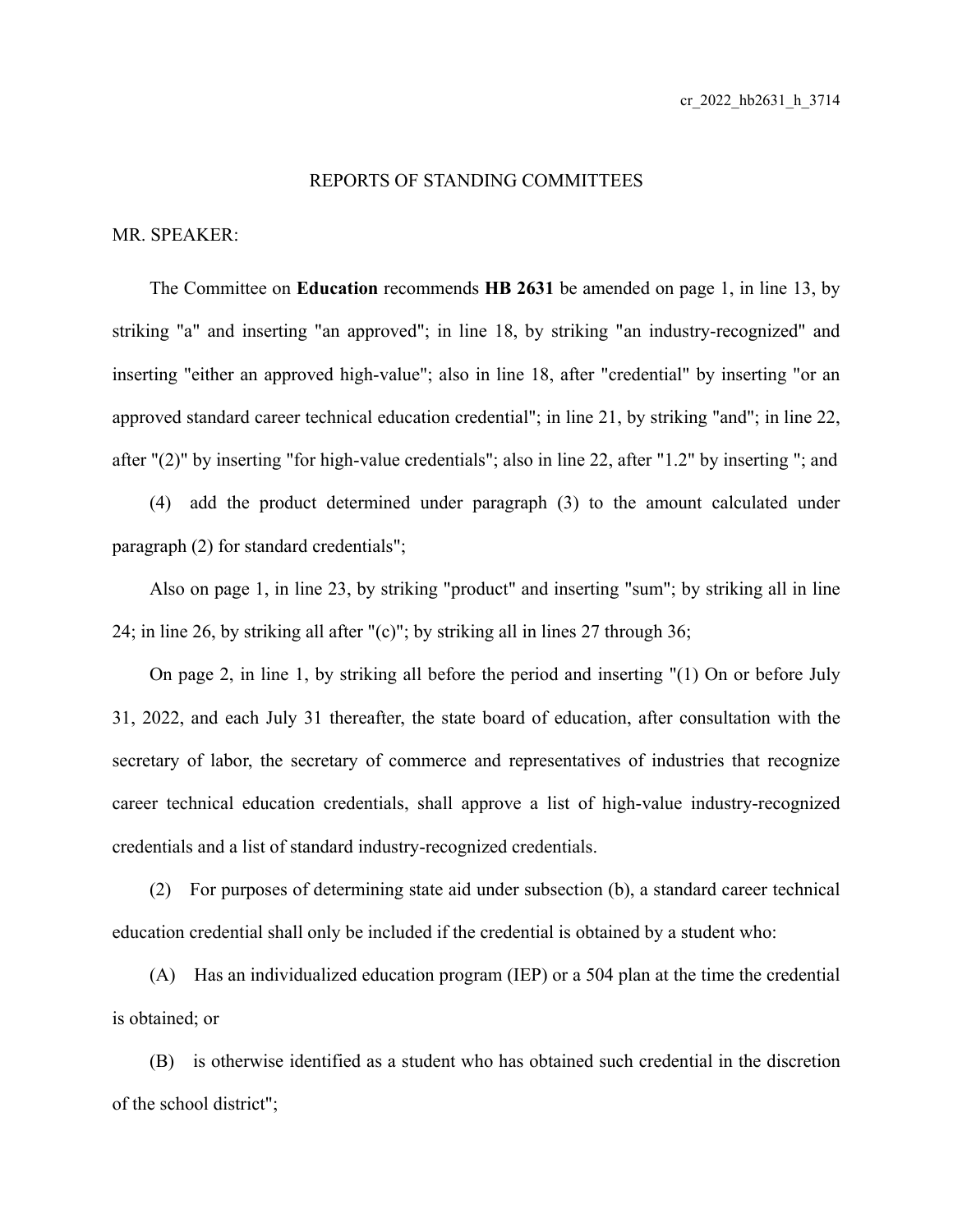Also on page 2, in line 2, by striking all after "Payments"; in line 3, by striking all before "shall"; in line 10, after "fund" by inserting ", except that, of the amount credited to such fund, the school district shall expend such moneys first for the cost of assessments for those credentials described in subsection (c)"; following line 10, by inserting:

"(e) As used in this section, the term "school district" means: Abilene school district (U.S.D. no. 435); Attica school district (U.S.D. no. 511); Burrton school district (U.S.D. no. 369); Chaparral school district (U.S.D. no. 361); Cheney school district (U.S.D. no. 268); Circle school district (U.S.D. no. 375); Clearwater school district (U.S.D. no. 264); Deerfield school district (U.S.D. no. 216); DeSoto school district (U.S.D. no. 232); Dodge City school district (U.S.D. no. 443); El Dorado school district (U.S.D. no. 490); Eureka school district (U.S.D. no. 389); Goodland school district (U.S.D. no. 352); Great Bend school district (U.S.D. no. 428); Haysville school district (U.S.D. no. 261); Hesston school district (U.S.D. no. 460); Hugoton school district (U.S.D. no. 210); Humboldt school district (U.S.D. no. 258); Iola school district (U.S.D. no. 257); Kansas City school district (U.S.D. no. 500); Kingman-Norwich school district (U.S.D. no. 331); Kinsley-Offerle school district (U.S.D. no. 347); Lyons school district (U.S.D. no. 405); Maize school district (U.S.D. no. 266); Manhattan school district (U.S.D. no. 383); Medicine Lodge school district (U.S.D. no. 254); Salina school district (U.S.D. no. 305); Seaman school district (U.S.D. no. 345); Southern Lyon county school district (U.S.D. no. 252); Spring Hill school district (U.S.D. no. 230); Stafford school district (U.S.D. no. 349); St. Francis school district (U.S.D. no. 297); St. John-Hudson school district (U.S.D. no. 350); Uniontown school district (U.S.D. no. 235); Waconda school district (U.S.D. no. 272); Wamego school district (U.S.D. no. 320); Wellington school district (U.S.D. no. 353); Western Plains school district (U.S.D. no. 106); and Yates center school district (U.S.D. no. 366).";